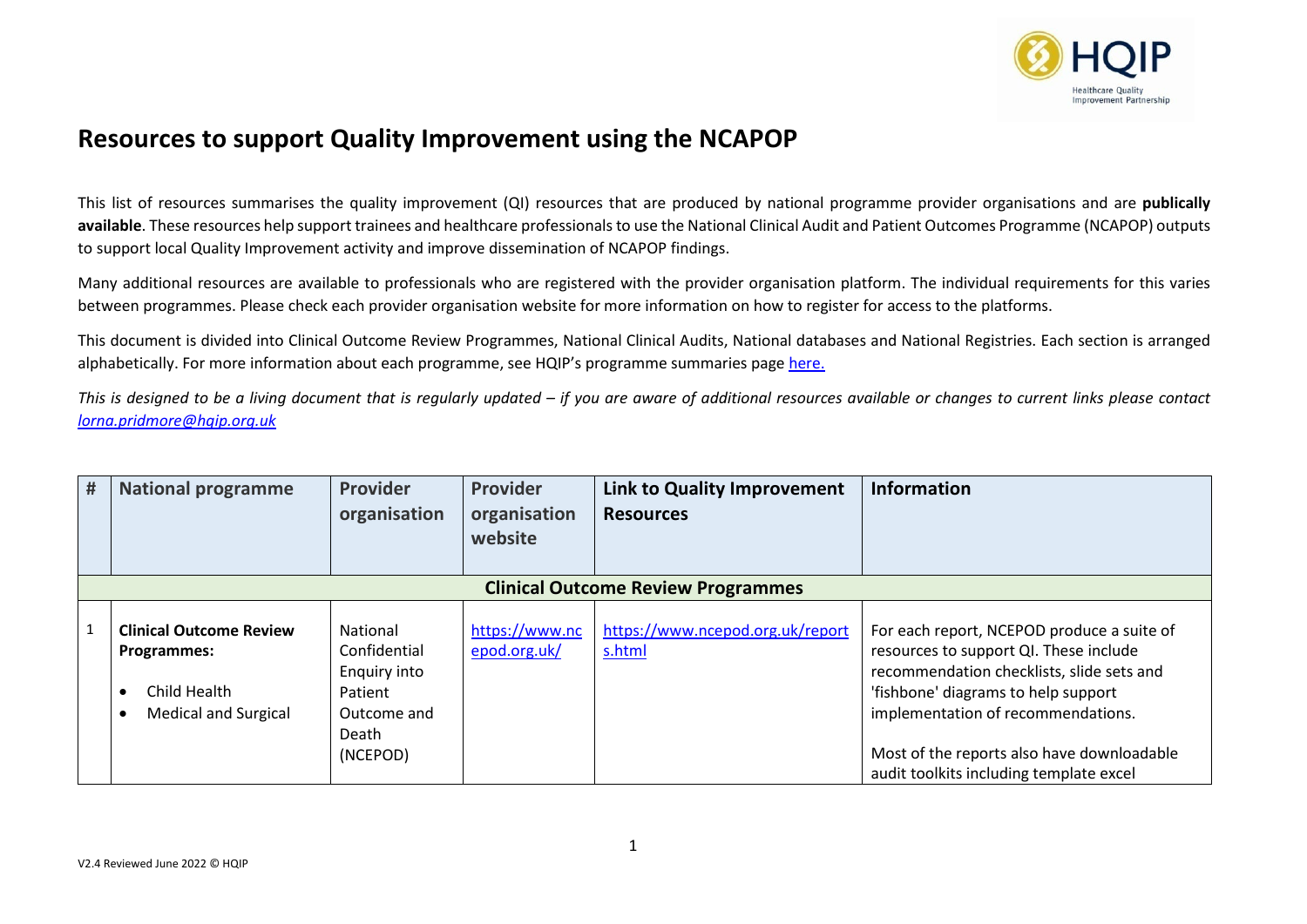

| #              | <b>National programme</b>                                                                 | <b>Provider</b><br>organisation                                                                                                | <b>Provider</b><br>organisation<br>website   | <b>Link to Quality Improvement</b><br><b>Resources</b>                                                                    | <b>Information</b>                                                                                                                                                                        |
|----------------|-------------------------------------------------------------------------------------------|--------------------------------------------------------------------------------------------------------------------------------|----------------------------------------------|---------------------------------------------------------------------------------------------------------------------------|-------------------------------------------------------------------------------------------------------------------------------------------------------------------------------------------|
|                |                                                                                           |                                                                                                                                |                                              |                                                                                                                           | spreadsheets for carrying out local audits<br>against the report recommendations.                                                                                                         |
| $\overline{2}$ | <b>Maternal, Newborn and</b><br><b>Infant Clinical Outcome</b><br><b>Review Programme</b> | <b>MBRRACE-UK</b><br>led from the<br>University of<br>Oxford                                                                   | https://www.np<br>eu.ox.ac.uk/mbr<br>race-uk | https://www.npeu.ox.ac.uk/pmrt?h<br>ighlight=WyJxdWFsaXR5IiwiaW1wc<br>m92<br>ZW1lbnQiLCJxdWFsaXR5IGltcHJvdm<br>VtZW50II0= | Perinatal Mortality Review Tool to support<br>implementation of Perinatal Mortality Review<br>processes. (Authorisation is required to use the<br>tool.)                                  |
|                |                                                                                           |                                                                                                                                |                                              | https://www.npeu.ox.ac.uk/mbrrac<br>e-uk/presentations                                                                    | Slide decks summarising MBRRACE report<br>findings.                                                                                                                                       |
| 3              | <b>Mental Health Clinical</b><br><b>Outcome Review</b><br>Programme                       | National<br>Confidential<br>Inquiry into<br>Suicide and<br>Safety in Mental<br>Health (NCISH) -<br>University of<br>Manchester | https://www.m<br>anchester.ac.uk<br>/ncish/  | https://www.manchester.ac.uk/nci<br>sh/resources/data-slides/                                                             | UK wide data slides on patient suicide and<br>homicide                                                                                                                                    |
|                |                                                                                           |                                                                                                                                |                                              | https://www.manchester.ac.uk/nci<br>sh/reports/                                                                           | Links to all previous reports from 2015<br>onwards, including infographics for services<br>and service users, videos summarising key<br>messages and recommendations from each<br>report. |
|                |                                                                                           |                                                                                                                                |                                              | https://documents.manchester.ac.<br>uk/display.aspx?DocID=40697                                                           | A toolkit (Word and PDF version) presenting<br>the 10 key elements as quality and safety                                                                                                  |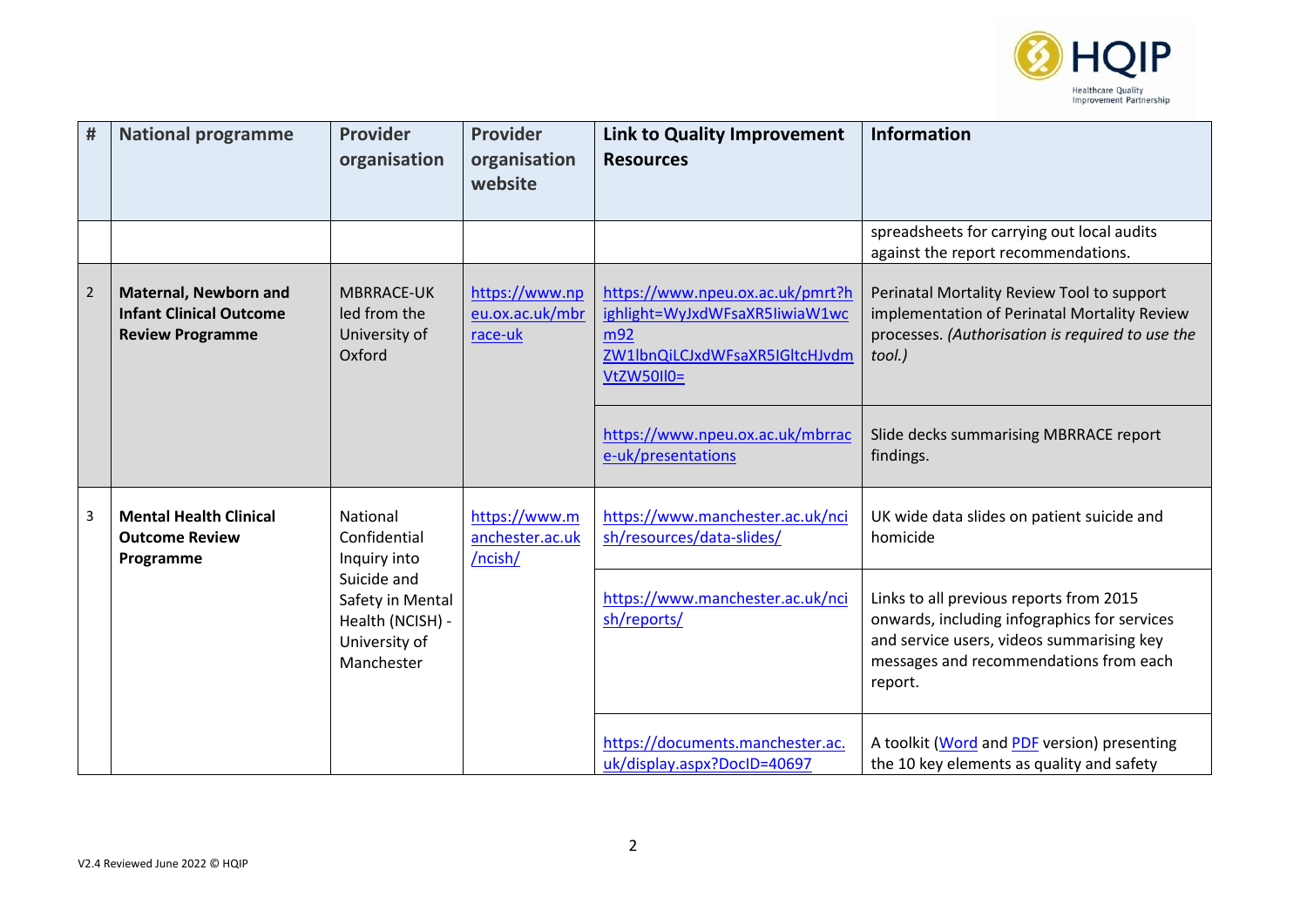

| # | <b>National programme</b> | <b>Provider</b><br>organisation | <b>Provider</b><br>organisation<br>website | Link to Quality Improvement<br><b>Resources</b>                                                                                                                          | <b>Information</b>                                                                                                                                                                                    |
|---|---------------------------|---------------------------------|--------------------------------------------|--------------------------------------------------------------------------------------------------------------------------------------------------------------------------|-------------------------------------------------------------------------------------------------------------------------------------------------------------------------------------------------------|
|   |                           |                                 |                                            |                                                                                                                                                                          | statements about clinical and organisational<br>aspects of care.                                                                                                                                      |
|   |                           |                                 |                                            | https://documents.manchester.ac.<br>uk/display.aspx?DocID=41549                                                                                                          | A toolkit for self-assessment based on the NICE<br>Quality Standard for Self-Harm (Word and PDF<br>version).                                                                                          |
|   |                           |                                 |                                            | https://www.manchester.ac.uk/nci<br>sh/research-projects/examples-of-<br>good-practice-suicide-prevention-<br>initiatives/                                               | Examples of "good practice" intervention<br>infographics summarising and showcasing the<br>work of local areas we are supporting to<br>develop their suicide prevention quality<br>improvement plans. |
|   |                           |                                 |                                            | https://www.rcpsych.ac.uk/docs/d<br>efault-source/improving-<br>care/nccmh/suicide-<br>prevention/monthly-clinic/data-<br>dictionary-sept-<br>2019.pdf?sfvrsn=d75bc64e 6 | Data dictionary for local suicide prevention<br>interventions.                                                                                                                                        |
|   |                           |                                 |                                            | https://sites.manchester.ac.uk/mas<br>h-project/support-for-improving-                                                                                                   | A self-harm resource tailored to communities<br>developing interventions. Webinar recordings                                                                                                          |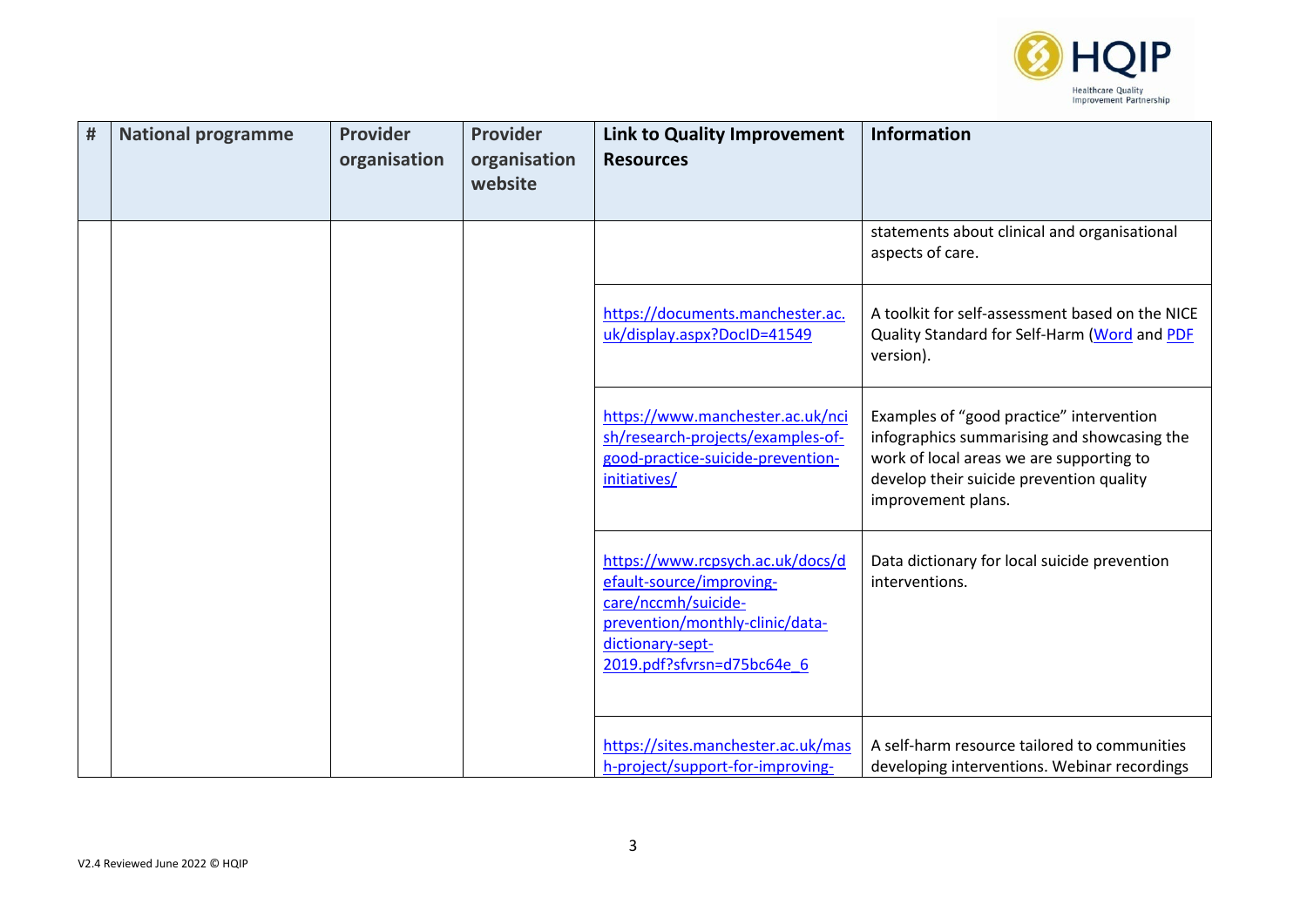

| $\pmb{\sharp}$ | <b>National programme</b>                                                                                      | <b>Provider</b>                      | <b>Provider</b>                                                                          | <b>Link to Quality Improvement</b>                                                                                          | <b>Information</b>                                                                                                                                                                                                                                                                            |
|----------------|----------------------------------------------------------------------------------------------------------------|--------------------------------------|------------------------------------------------------------------------------------------|-----------------------------------------------------------------------------------------------------------------------------|-----------------------------------------------------------------------------------------------------------------------------------------------------------------------------------------------------------------------------------------------------------------------------------------------|
|                |                                                                                                                | organisation                         | organisation<br>website                                                                  | <b>Resources</b>                                                                                                            |                                                                                                                                                                                                                                                                                               |
|                |                                                                                                                |                                      |                                                                                          | community-based-care-for-self-<br>harm/                                                                                     | for the project kick-off meeting and improving<br>community based care are also available.                                                                                                                                                                                                    |
|                |                                                                                                                |                                      |                                                                                          | https://www.manchester.ac.uk/nci<br>sh/resources/national-academic-<br>response-to-covid-19-related-<br>suicide-prevention/ | Our COVID resource tailored to suicide<br>prevention themes identified by services,<br>including good practice examples and webinar<br>recordings.                                                                                                                                            |
|                |                                                                                                                |                                      |                                                                                          | https://documents.manchester.ac.<br>uk/display.aspx?DocID=46695                                                             | NCISH 10 standards for investigating serious<br>incidents.                                                                                                                                                                                                                                    |
|                |                                                                                                                |                                      |                                                                                          | <b>National Clinical Audits</b>                                                                                             |                                                                                                                                                                                                                                                                                               |
| $\overline{4}$ | <b>Falls and Fragility Fracture</b><br><b>Audit Programme (FFFAP):</b><br>National Audit of Inpatient<br>Falls | Royal College of<br>Physicians (RCP) | https://www.rc<br>plondon.ac.uk/p<br>rojects/national<br>-audit-inpatient-<br>falls-naif | https://www.rcplondon.ac.uk/proje<br>cts/inpatient-falls-quality-<br>improvement                                            | The NAIF improvement repository has a<br>number of resources including lying/standing<br>blood pressure and falls prevention measures,<br>case studies and e-learning resources (the e-<br>learning resources are currently being<br>redeveloped in line with Adobe Flash player<br>updates). |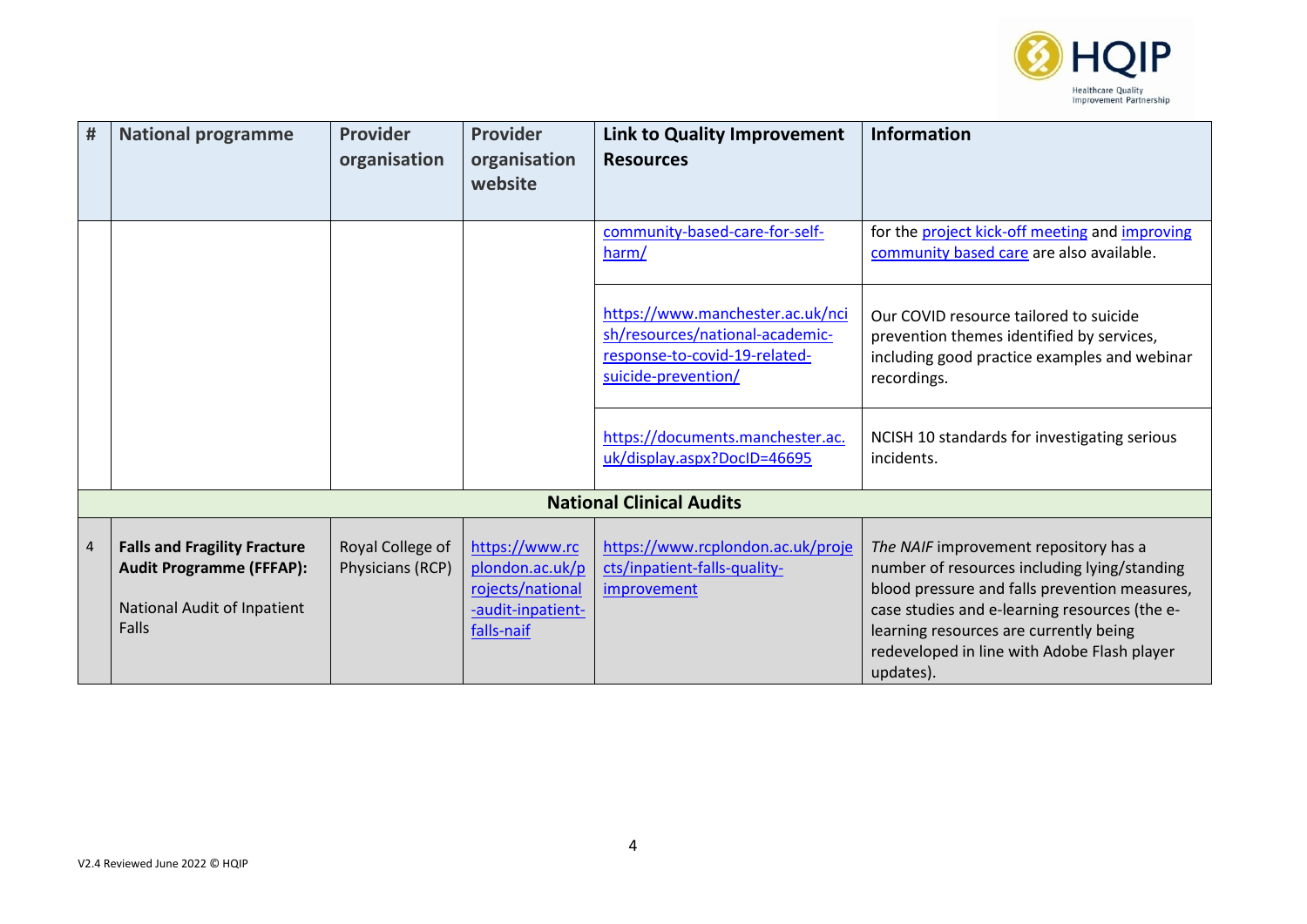

| # | <b>National programme</b>                                                                                             | <b>Provider</b><br>organisation      | <b>Provider</b><br>organisation<br>website                                                    | <b>Link to Quality Improvement</b><br><b>Resources</b>                                                                   | <b>Information</b>                                                                                                                                                                                                                |
|---|-----------------------------------------------------------------------------------------------------------------------|--------------------------------------|-----------------------------------------------------------------------------------------------|--------------------------------------------------------------------------------------------------------------------------|-----------------------------------------------------------------------------------------------------------------------------------------------------------------------------------------------------------------------------------|
| 5 | <b>Falls and Fragility Fracture</b><br><b>Audit Programme (FFFAP):</b><br><b>Fracture Liaison Service</b><br>Database | Royal College of<br>Physicians (RCP) | https://www.rc<br>plondon.ac.uk/p<br>rojects/fracture-<br>liaison-service-<br>database-fls-db | https://www.rcplondon.ac.uk/proje<br>cts/outputs/fracture-liaison-<br>service-database-fls-db-<br>improvement-repository | The FLS-DB improvement repository has a<br>number of resources including case studies<br>highlighting improvement driven by the<br>database and information on overcoming<br>barriers to change.                                  |
|   |                                                                                                                       |                                      |                                                                                               | https://www.youtube.com/playlist?<br>list=PLXHNtzK-<br>LIWMVXNLsWDKWFUKTg7LNjl1W                                         | The FFFAP YouTube channel has a number of<br>videos from previous FLS-DB workshops and<br>'how to' videos demonstrating how to make<br>the most of your data.                                                                     |
|   |                                                                                                                       |                                      |                                                                                               | https://www.fffap.org.uk/FLS/chart<br>s.nsf<br>https://www.fffap.org.uk/FLS/chart<br>s.nsf/Benchmarks?ReadForm           | The FLS-DB has open access, near real-time<br>charts where you can compare local<br>performance across key performance indicators<br>to national standards.                                                                       |
| 6 | <b>Falls and Fragility Fracture</b><br><b>Audit Programme (FFFAP):</b><br><b>National Hip Fracture</b><br>Database    | Royal College of<br>Physicians (RCP) | https://www.rc<br>plondon.ac.uk/p<br>rojects/national<br>-hip-fracture-<br>database-nhfd      | https://www.nhfd.co.uk/20/NHFDC<br>harts.nsf                                                                             | The NHFD has open access, near real-time<br>charts where you can compare local<br>performance across key performance indicators<br>to national standards. Including the case mix<br>adjusted charts specifically on data quality. |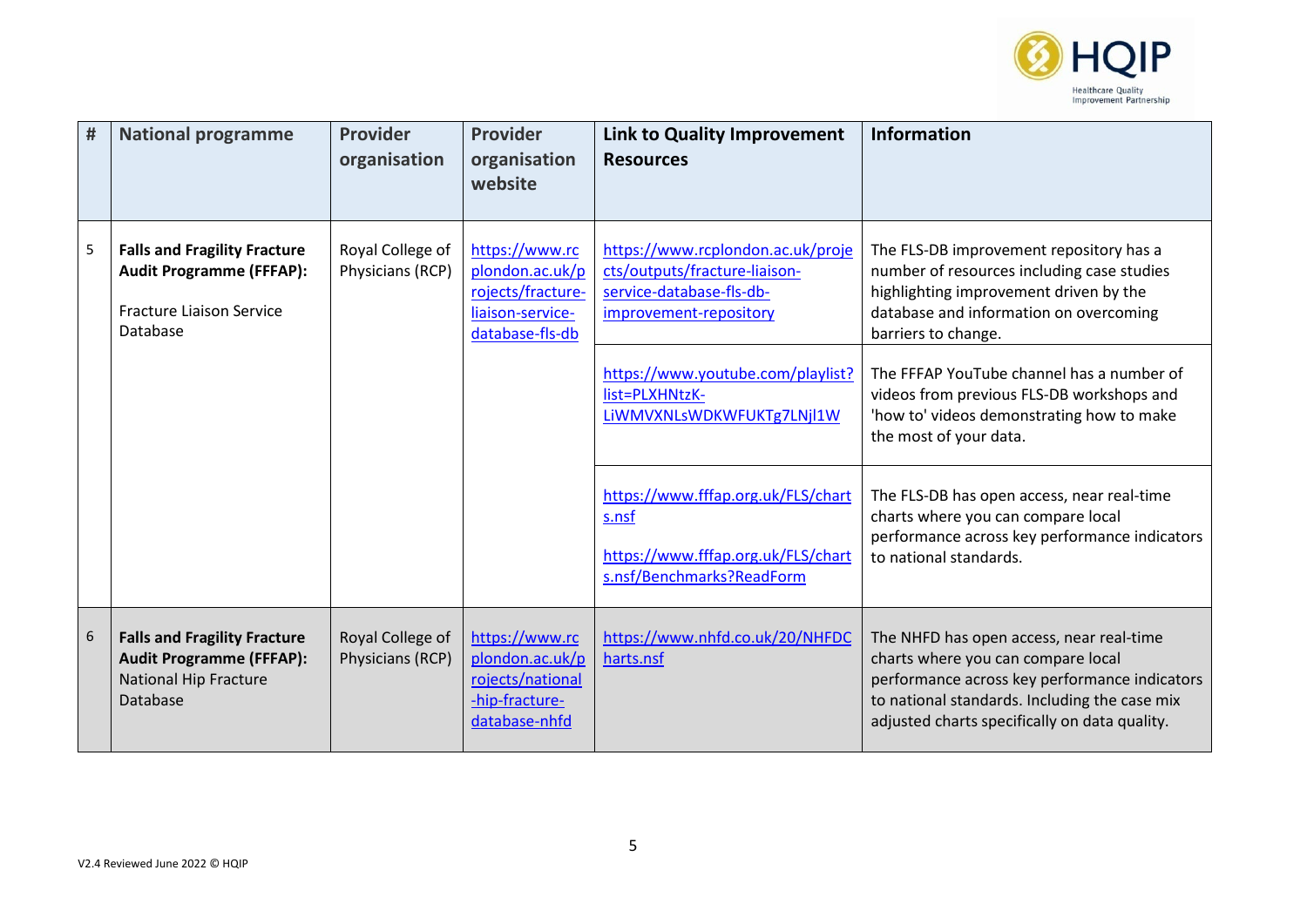

| #              | <b>National programme</b>                                                                                                           | <b>Provider</b><br>organisation | Provider<br>organisation<br>website                                                                               | <b>Link to Quality Improvement</b><br><b>Resources</b>                                                                                           | <b>Information</b>                                                                                                                                 |
|----------------|-------------------------------------------------------------------------------------------------------------------------------------|---------------------------------|-------------------------------------------------------------------------------------------------------------------|--------------------------------------------------------------------------------------------------------------------------------------------------|----------------------------------------------------------------------------------------------------------------------------------------------------|
|                |                                                                                                                                     |                                 |                                                                                                                   | https://www.nhfd.co.uk/20/hipfrac<br>tureR.nsf/ResourceDisplay                                                                                   | The NHFD resources section includes previous<br>presentations from QI workshops, with case<br>studies about QI projects based on the NHFD<br>data. |
|                |                                                                                                                                     |                                 |                                                                                                                   | https://www.youtube.com/playlist?<br>list=PLXHNtzK-<br>LiWMVXNLsWDKWFUKTg7LNjl1W                                                                 | The FFFAP YouTube channel contains a number<br>of 'how to' videos about making the most of<br>the NHFD data and charts.                            |
|                |                                                                                                                                     |                                 |                                                                                                                   | https://www.rcplondon.ac.uk/proje<br>cts/outputs/national-hip-fracture-<br>database-nhfd-improvement-<br>repository                              | The NHFD Improvement repository includes a<br>number of case studies against the key<br>performance indicators of the audit.                       |
| $\overline{7}$ | <b>National Adult Diabetes</b><br>Audit (NDA):<br><b>National Diabetes Core</b><br>Audit (NDA)<br>National Diabetes in<br>$\bullet$ | <b>NHS Digital</b>              | https://digital.n<br>hs.uk/data-and-<br>information/clin<br>ical-audits-and-<br>registries/nation<br>al-diabetes- | https://digital.nhs.uk/data-and-<br>information/clinical-audits-and-<br>registries/national-diabetes-<br>inpatient-audit#quality-<br>improvement | This page has a report from previous QI<br>Collaboratives which include case studies.                                                              |
|                | Pregnancy Audit (NPID)<br><b>National Diabetes Foot</b><br>$\bullet$<br>Care Audit (NDFA)                                           |                                 | audit                                                                                                             | https://www.diabetes.org.uk/profe<br>ssionals/resources/shared-<br>practice/quality-improvement                                                  | Diabetes UK website also has a dedicated page<br>for resources for QI including videos, e-<br>learning, and courses.                               |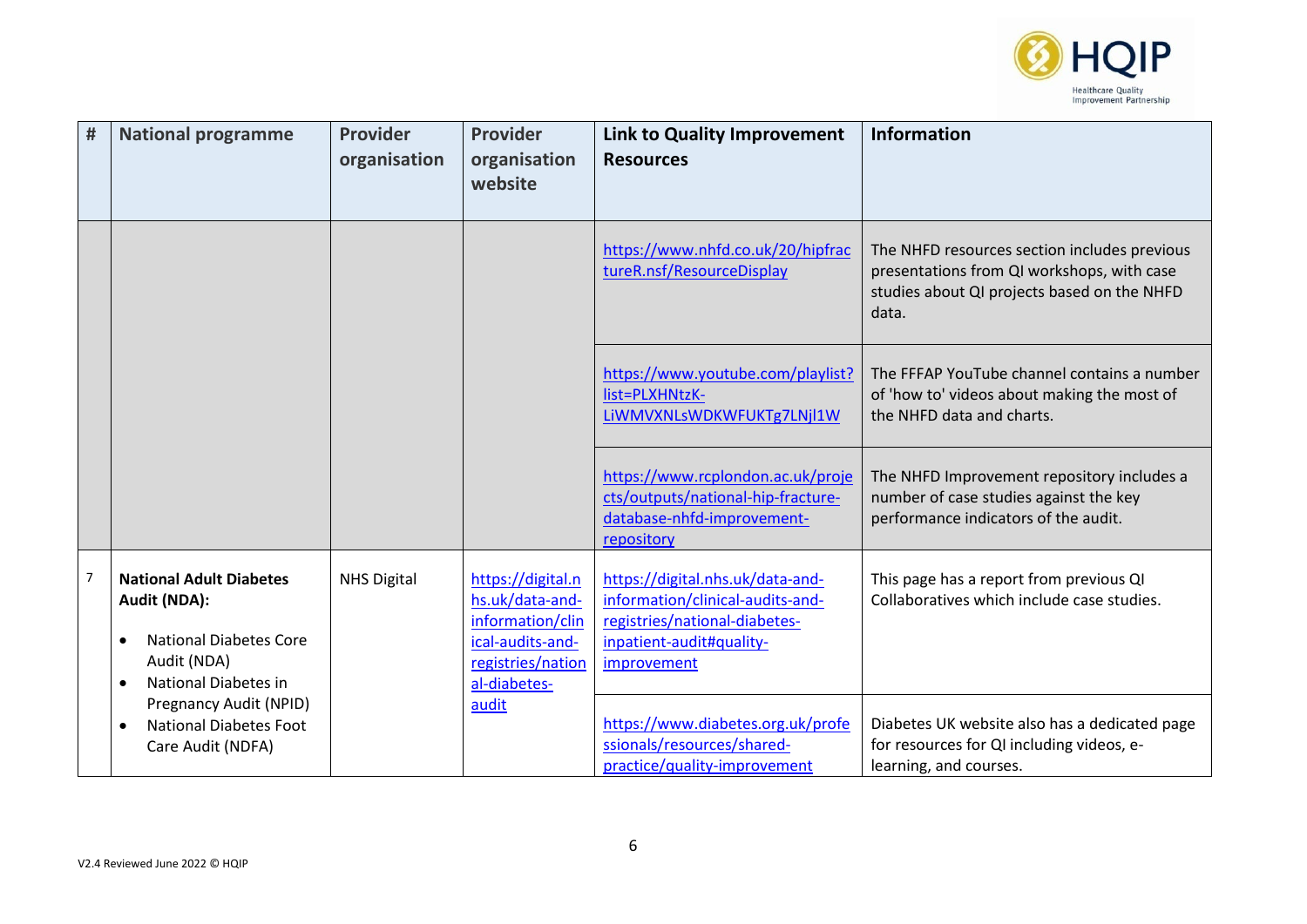

| # | <b>National programme</b>                                                                                                       | <b>Provider</b><br>organisation                            | <b>Provider</b><br>organisation<br>website                                                         | <b>Link to Quality Improvement</b><br><b>Resources</b>                                   | <b>Information</b>                                                                                                                                                                               |
|---|---------------------------------------------------------------------------------------------------------------------------------|------------------------------------------------------------|----------------------------------------------------------------------------------------------------|------------------------------------------------------------------------------------------|--------------------------------------------------------------------------------------------------------------------------------------------------------------------------------------------------|
|   | National Inpatient<br>$\bullet$<br>Diabetes Audit (NaDIA)                                                                       |                                                            |                                                                                                    |                                                                                          |                                                                                                                                                                                                  |
|   | <b>National Diabetes</b><br>$\bullet$<br><b>Inpatient Audit - Harms</b><br>(NaDIA-Harms)                                        |                                                            |                                                                                                    | https://qiready.rcgp.org.uk/resourc<br>es/quality-improvement-toolkit-<br>diabetes-care/ | The NDA has developed a Diabetes toolkit with<br>RCGP which includes QI tools, tips on data,<br>training materials and more.                                                                     |
| 8 | <b>National Asthma and COPD</b><br><b>Audit Programme (NACAP):</b><br><b>Primary Care Audit</b><br><b>Secondary Care Audits</b> | Royal College of<br>Physicians (RCP)                       | https://www.rc<br>plondon.ac.uk/p<br>rojects/national<br>-asthma-and-<br>copd-audit-<br>programme- | https://www.rcplondon.ac.uk/proje<br>cts/driving-improvement                             | The NACAP improvement page includes slides<br>from previous QI workshops and generic QI<br>resources - for example developing smart aims,<br>run chart guidance, and driver diagram<br>examples. |
|   | <b>Adult Asthma</b><br>Children and Young<br>People Asthma<br><b>COPD</b>                                                       |                                                            | nacap                                                                                              | https://www.nacap.org.uk/                                                                | The NACAP page includes all previous reports<br>and QI slide decks that accompany the clinical<br>reports.                                                                                       |
|   | Pulmonary<br><b>Rehabilitation Audit</b>                                                                                        |                                                            |                                                                                                    | https://icst.org.uk/casestudies/the-<br>official-nacap-quality-<br>improvement-toolkit/  | The Primary care Audit in Wales have created a<br>QI toolkit which has a number of videos about<br>examples of QI projects in Primary Care.                                                      |
| 9 | <b>National Audit of Breast</b><br><b>Cancer in Older People</b><br>(NABCOP)                                                    | Clinical<br>Effectiveness<br>Unit, The Royal<br>College of | https://www.na<br>bcop.org.uk/                                                                     | https://www.nabcop.org.uk/resour<br>ces/quality-improvement-<br>resources/               | Provides a number of links to external Quality<br>Improvement resources.                                                                                                                         |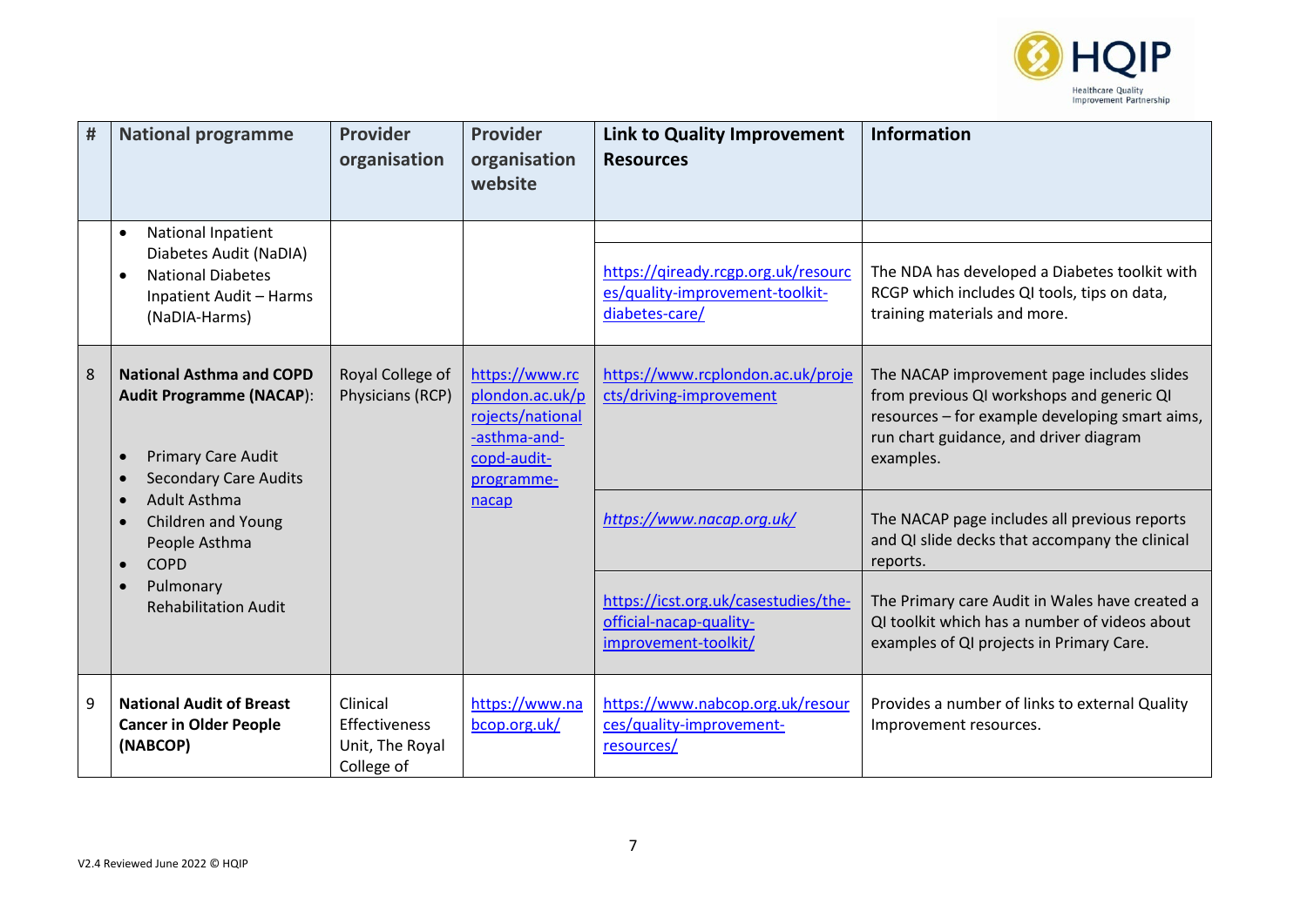

| $\pmb{\sharp}$ | <b>National programme</b>                                   | <b>Provider</b><br>organisation       | <b>Provider</b><br>organisation<br>website       | Link to Quality Improvement<br><b>Resources</b>                                                                                                                                      | <b>Information</b>                                                                                                                                                                   |
|----------------|-------------------------------------------------------------|---------------------------------------|--------------------------------------------------|--------------------------------------------------------------------------------------------------------------------------------------------------------------------------------------|--------------------------------------------------------------------------------------------------------------------------------------------------------------------------------------|
|                |                                                             | Surgeons of<br>England                |                                                  | https://www.nabcop.org.uk/resour<br>ces/?filter_type%5B%5D=report-<br>supplementary-materials                                                                                        | Supplementary materials to the reports which<br>allow NHS organisations to explore and present<br>their data:                                                                        |
|                |                                                             |                                       |                                                  | https://www.nabcop.org.uk/resour<br>ces/cancerstats-area/                                                                                                                            | Trusts in England can review their data returns<br>via CancerStats.                                                                                                                  |
|                |                                                             |                                       |                                                  | https://www.nabcop.org.uk/resour<br>ces/improving-data-completeness/                                                                                                                 | Additional resource                                                                                                                                                                  |
| 10             | <b>National Audit of Care at</b><br>the End of Life (NACEL) | <b>NHS</b><br>Benchmarking<br>Network | https://www.nh<br>sbenchmarking.<br>nhs.uk/nacel | https://www.nhsbenchmarking.nhs<br>.uk/nacel-resources<br>https://www.nhsbenchmarking.nhs<br>.uk/nacel-audit-outputs<br>https://www.nhsbenchmarking.nhs<br>.uk/bereavement-resources | Includes NACEL good practice case studies, as<br>well as links to external guidance and summary<br>reports, appendices, key findings for patients<br>carer reports and infographics. |
| 11             | <b>National Audit of Dementia</b><br>(NAD)                  | Royal College of<br>Psychiatrists     | https://www.rc<br>psych.ac.uk/imp<br>roving-     | https://www.rcpsych.ac.uk/improvi<br>ng-care/ccqi/national-clinical-                                                                                                                 | This page has a number of previous<br>presentations and case studies of Quality                                                                                                      |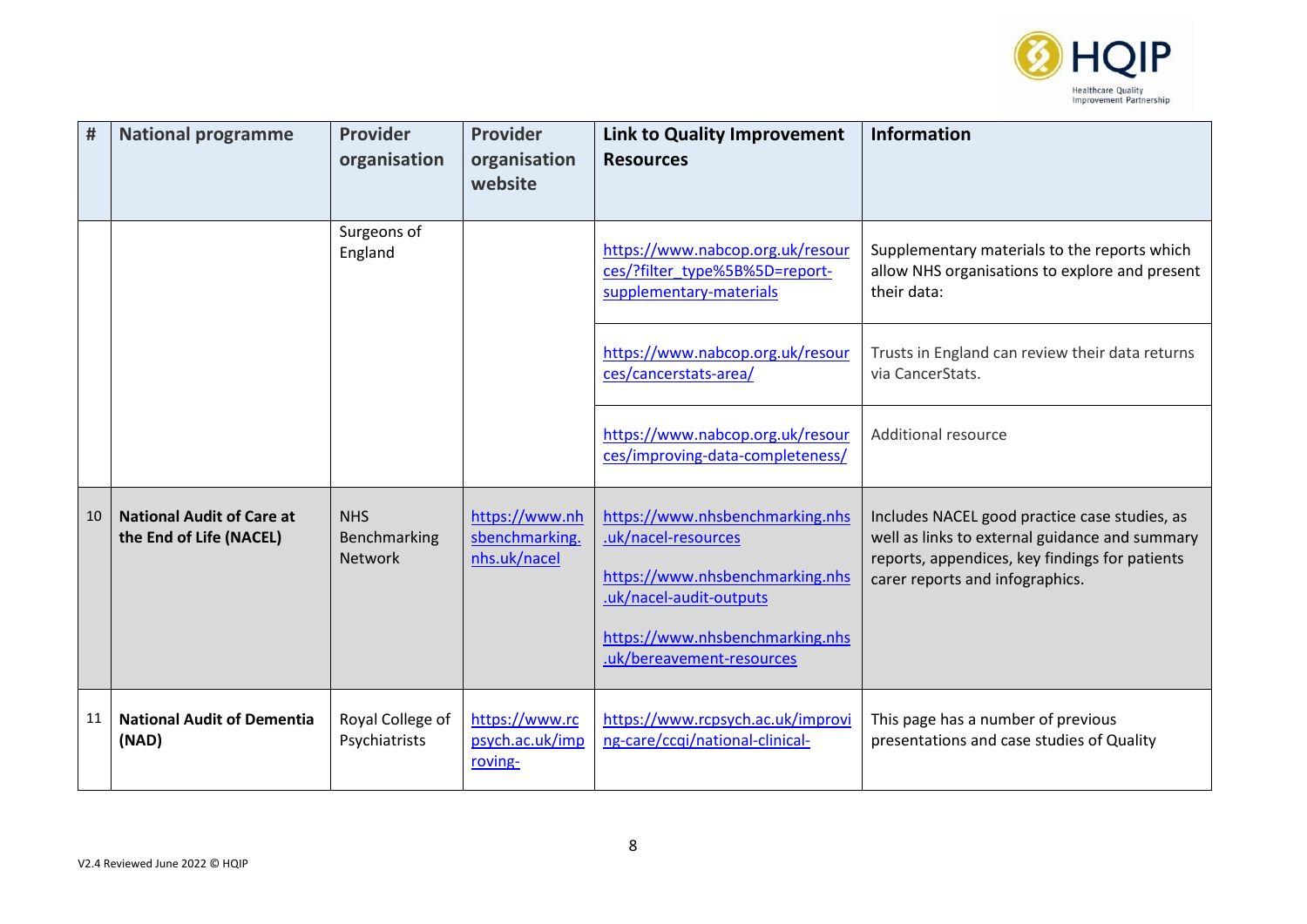

| #  | <b>National programme</b>                                                                            | <b>Provider</b><br>organisation                                       | <b>Provider</b><br>organisation<br>website                                                                                                                             | <b>Link to Quality Improvement</b><br><b>Resources</b>                                                                                                                                                                                                                               | <b>Information</b>                                                                                                                                             |
|----|------------------------------------------------------------------------------------------------------|-----------------------------------------------------------------------|------------------------------------------------------------------------------------------------------------------------------------------------------------------------|--------------------------------------------------------------------------------------------------------------------------------------------------------------------------------------------------------------------------------------------------------------------------------------|----------------------------------------------------------------------------------------------------------------------------------------------------------------|
|    |                                                                                                      |                                                                       | care/ccqi/nation<br>al-clinical-<br>audits/national-<br>audit-of-<br>dementia                                                                                          | audits/national-audit-of-<br>dementia/quality-improvement                                                                                                                                                                                                                            | improvement in dementia, action plan<br>templates and links to external QI resources.                                                                          |
| 12 | <b>National Audit of Seizures</b><br>and Epilepsies in Children<br>and Young People (Epilepsy<br>12) | Royal College of<br>Paediatrics and<br><b>Child Health</b><br>(RCPCH) | https://www.rc<br>pch.ac.uk/work-<br>we-do/quality-<br>improvement-                                                                                                    | https://www.youtube.com/playlist?<br>list=PLnZ0WSeOKq5zRNbJfMFdR86<br><b>TO-wnFUzGD</b>                                                                                                                                                                                              | Epilepsy 12 have a YouTube playlist which<br>includes videos from previous E12 conferences<br>and improvement case studies.                                    |
|    | patient-<br>2-audit                                                                                  | safety/epilepsy1                                                      | https://www.youtube.com/playlist?<br>list=PLnZ0WSeOKq5xbnAtVRL6FKHF<br>4a3Fow5qO<br>https://www.rcpch.ac.uk/work-we-<br>do/quality-improvement-patient-<br>safety/eqip | E12 have a QI collaborative called EQIP. EQIP<br>has a YouTube channel which includes<br>information about the Collaboratives and a<br>number of webinars about QI. There is also an<br>EQIP webpage with information and case<br>studies from the pilot collaborative<br>programme. |                                                                                                                                                                |
|    |                                                                                                      |                                                                       |                                                                                                                                                                        | https://www.rcpch.ac.uk/resources<br>/epilepsy12-open-uk-national-<br>conference-2020-resources                                                                                                                                                                                      | Presentations from the Epilepsy 12 and OPEN<br>UK National Conference, including a number of<br>case studies of improvement initiatives using<br>the E12 data. |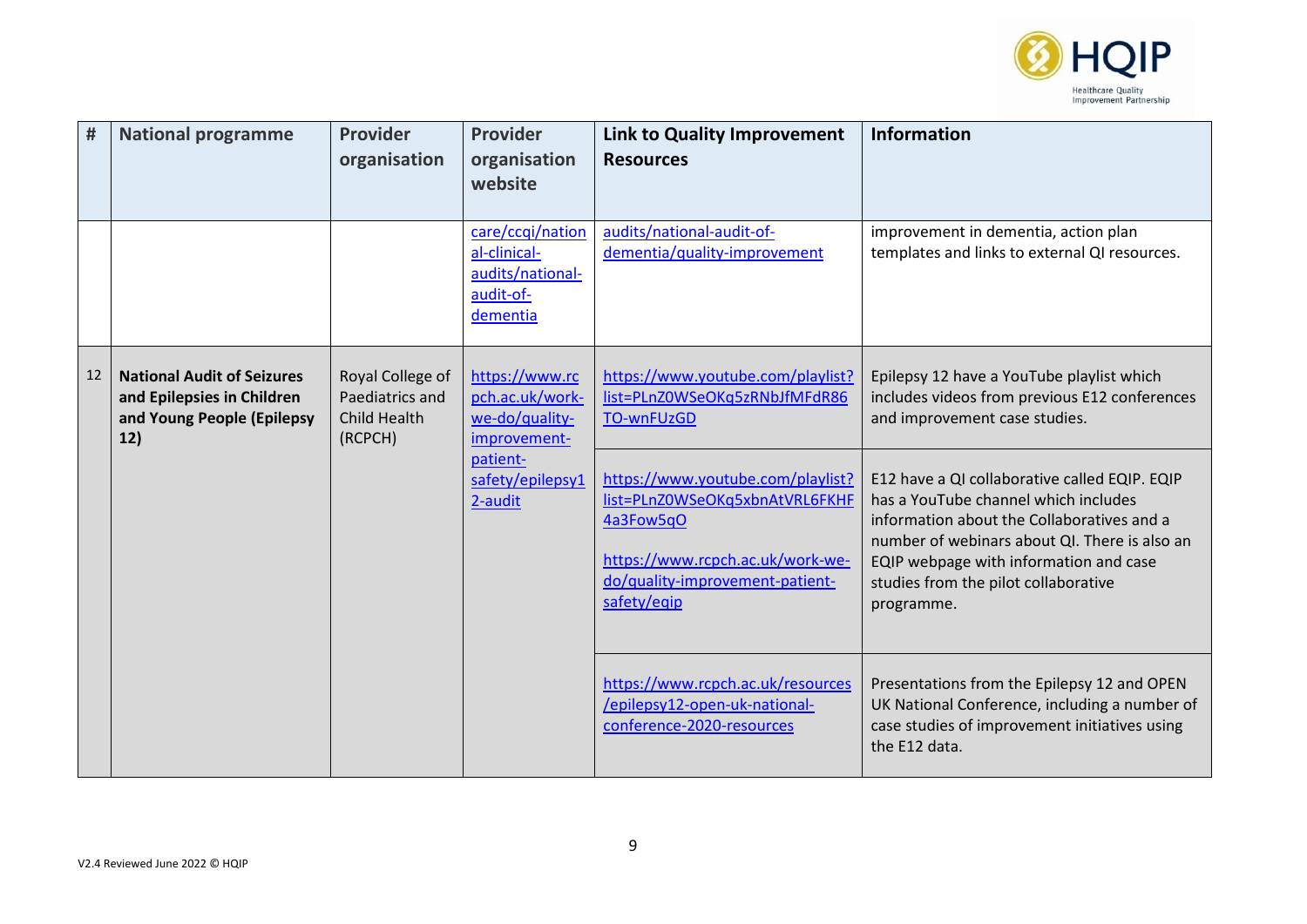

| #  | <b>National programme</b>                                | <b>Provider</b><br>organisation   | <b>Provider</b><br>organisation<br>website                         | <b>Link to Quality Improvement</b><br><b>Resources</b>                                                       | <b>Information</b>                                                                                                                                                                                                           |
|----|----------------------------------------------------------|-----------------------------------|--------------------------------------------------------------------|--------------------------------------------------------------------------------------------------------------|------------------------------------------------------------------------------------------------------------------------------------------------------------------------------------------------------------------------------|
|    |                                                          |                                   |                                                                    | https://qicentral.rcpch.ac.uk/                                                                               | The RCPCH's 'QI central' has a number of QI<br>resources, which include blogs, posters and<br>presentations of QI projects.                                                                                                  |
|    |                                                          |                                   |                                                                    | https://eqip.rcpch.ac.uk/                                                                                    | RCPCH&Us, the RCPCH patient engagement<br>network, has worked closely with Epilepsy12<br>and has a number of patient-led QI resources<br>available on the RCPCH website.                                                     |
|    |                                                          |                                   |                                                                    | https://www.rcpch.ac.uk/resources<br>/epilepsy12-us-voices-rcpch-us-<br>network                              | Epilepsy12's annual audit reports include<br>details of QI projects and case studies; the<br>report webpages also include downloads of<br>local-level audit results. These are available on<br>the Epilepsy12 website.       |
| 13 | <b>National Cardiac Audit</b><br><b>Programme (NCAP)</b> | Bart's Health<br><b>NHS Trust</b> | Information<br>available for<br>patient, careers<br>and charities. | https://uclpartners.com/work/nati<br>onal-cardiac-audit-programme-<br>ncap-quality-improvement-<br>workshop/ | A series of videos from the National Cardiac<br>Audit Programme/UCL partners improvement<br>workshop. This includes information on using<br>the data to make improvements, QI<br>methodology, and an overview of the audits. |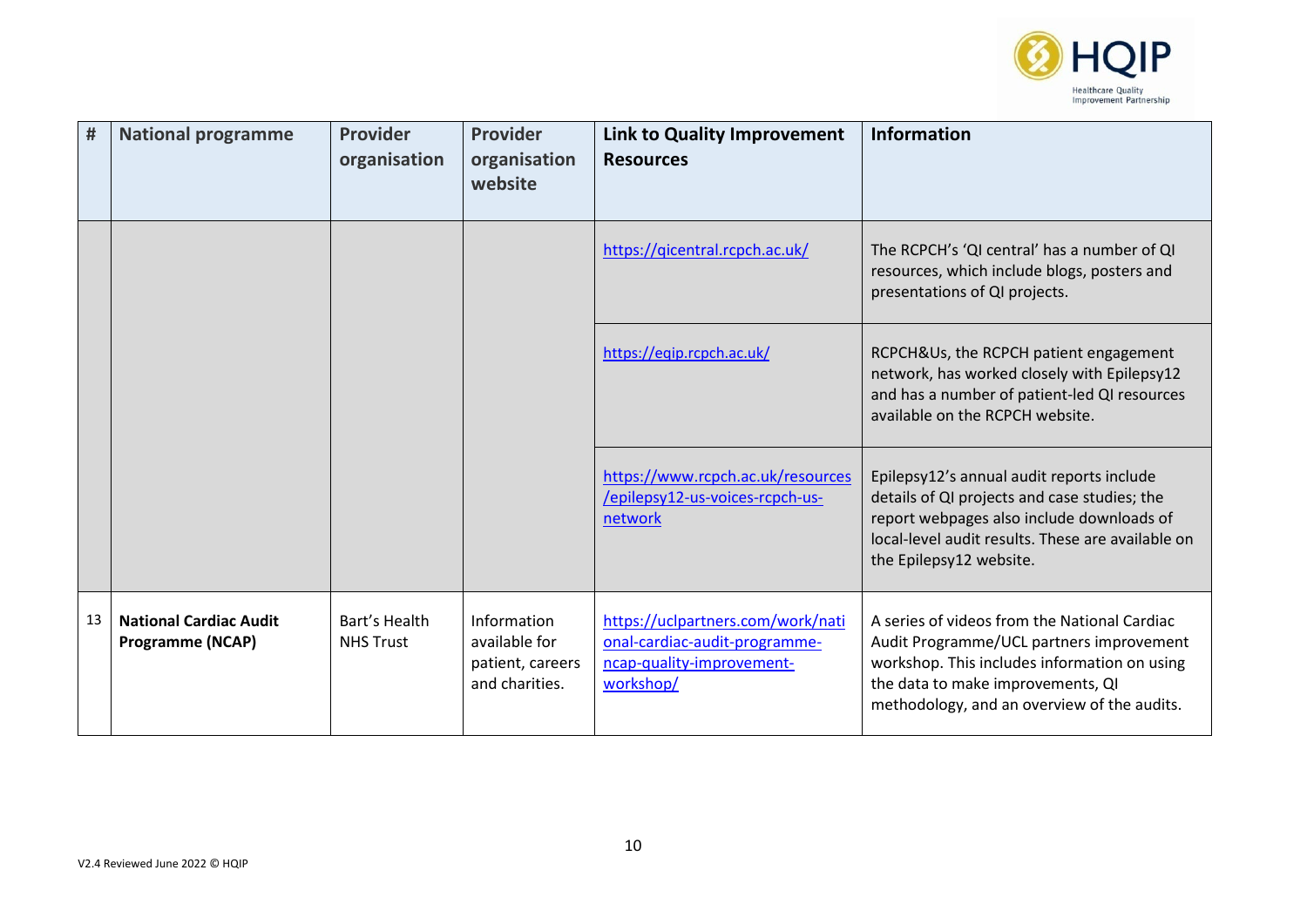

| #  | <b>National programme</b>                                            | <b>Provider</b><br>organisation               | Provider<br>organisation<br>website                                   | <b>Link to Quality Improvement</b><br><b>Resources</b>                                                                                               | <b>Information</b>                                                                                                                                                          |
|----|----------------------------------------------------------------------|-----------------------------------------------|-----------------------------------------------------------------------|------------------------------------------------------------------------------------------------------------------------------------------------------|-----------------------------------------------------------------------------------------------------------------------------------------------------------------------------|
|    |                                                                      |                                               |                                                                       | https://www.nicor.org.uk/for-<br>patients-carers-charities-and-the-<br>public/.                                                                      | Information available for patient, careers and<br>charities.                                                                                                                |
| 14 | <b>National Clinical Audit of</b><br><b>Psychosis</b>                | Royal College of<br>Psychiatrists             | http://www.rcp<br>sych.ac.uk/NCA<br>$\overline{P}$                    | https://www.rcpsych.ac.uk/improvi<br>ng-care/ccqi/national-clinical-<br>audits/national-clinical-audit-of-<br>psychosis/ncap-quality-<br>improvement | Videos from previous NCAP improvement<br>webinars and links to a toolkit which supports<br>improvement in the physical health of patients<br>with mental health conditions. |
| 15 | <b>National Early Inflammatory</b><br><b>Arthritis Audit (NEIAA)</b> | <b>British Society</b><br>for<br>Rheumatology | https://www.rh<br>eumatology.org.<br>uk/practice-<br>quality/audits/n | https://www.rheumatology.org.uk/<br>practice-quality/audits/neiaa                                                                                    | This page includes external guidance about<br>driver diagrams.                                                                                                              |
|    |                                                                      |                                               | eiaa                                                                  | https://arthritisaudit.org.uk/filesupl<br>oaded/neiaa%20results%20patient<br>%20poster%202021.pdf                                                    | Patient poster.                                                                                                                                                             |
| 16 | <b>National Emergency</b><br><b>Laparotomy Audit (NELA)</b>          | Royal College of<br>Anaesthetists             | https://www.ne<br>la.org.uk/NELA<br>home                              | https://www.nela.org.uk/NELA-QI-<br>Videos#pt                                                                                                        | The NELA audit has produced a number of<br>'How to' videos explaining how to make the<br>most of the data for quality improvement.                                          |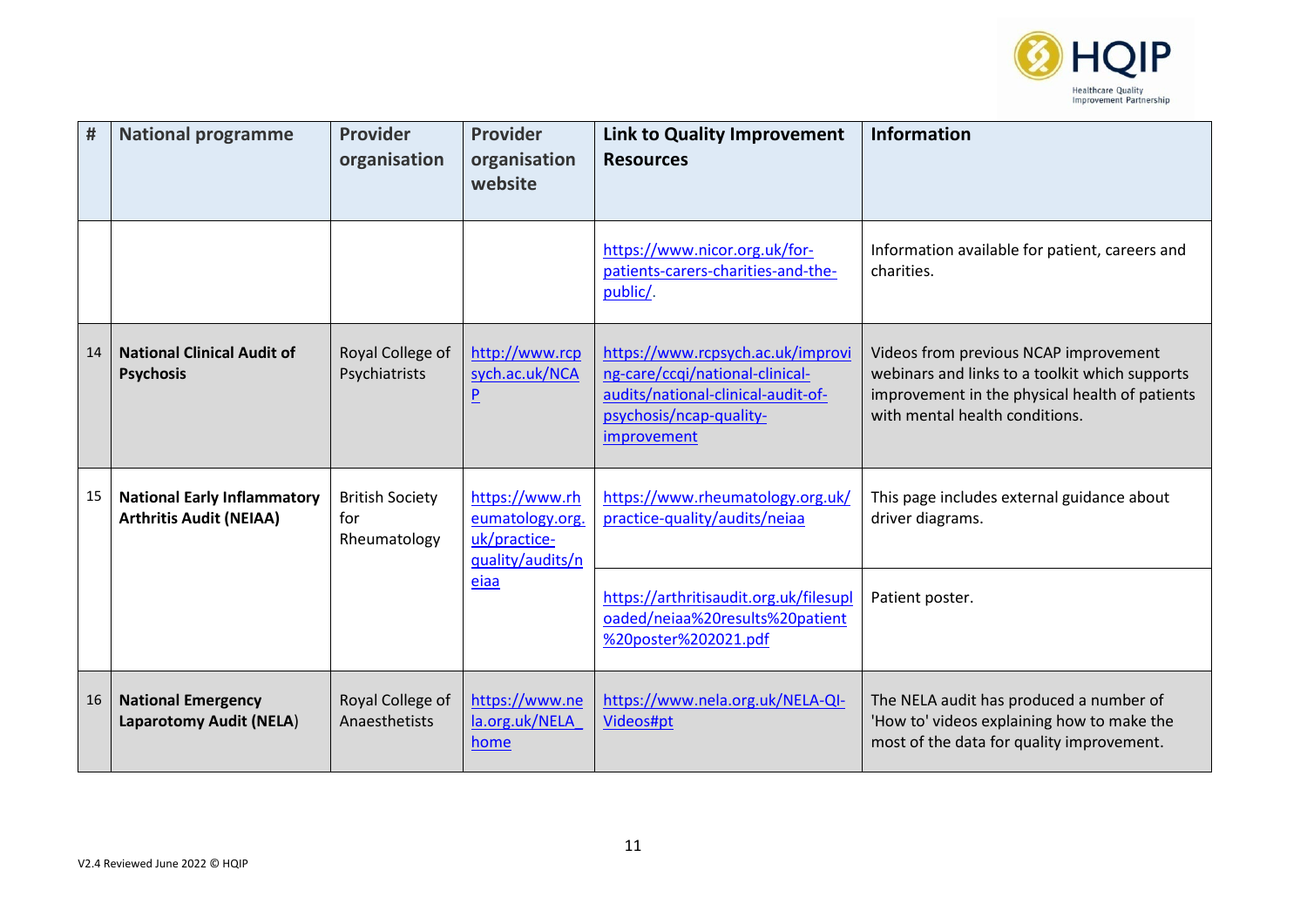

| # | <b>National programme</b> | <b>Provider</b><br>organisation | Provider<br>organisation<br>website | <b>Link to Quality Improvement</b><br><b>Resources</b>                                                                                    | <b>Information</b>                                                                                                                                                                                                                                                                                                         |
|---|---------------------------|---------------------------------|-------------------------------------|-------------------------------------------------------------------------------------------------------------------------------------------|----------------------------------------------------------------------------------------------------------------------------------------------------------------------------------------------------------------------------------------------------------------------------------------------------------------------------|
|   |                           |                                 |                                     | https://www.nela.org.uk/NELA-QI-<br>Workshops#pt                                                                                          | There are also a number of presentations from<br>previous NELA QI Workshops and abstracts<br>summarising QI activity based on NELA data.                                                                                                                                                                                   |
|   |                           |                                 |                                     | https://www.rcoa.ac.uk/safety-<br>standards-quality/quality-<br>improvement/raising-standards-<br>rcoa-quality-improvement-<br>compendium | The Royal College of Anaesthetists also have a<br>QI compendium which has hundreds of<br>'recipes' and guidance for setting up QI<br>projects.                                                                                                                                                                             |
|   |                           |                                 |                                     | https://www.nela.org.uk/NELA-QI-<br>Posters#pt                                                                                            | The NELA Project has sponsored a Trainee<br>Poster Prize at the AAGBI Winter Scientific<br>Meetings and ASGBI International Surgical<br>Congresses. This is for the best poster that uses<br>local hospital NELA data to bring about an<br>improvement in the quality of care and<br>examples are linked on their website. |
|   |                           |                                 |                                     | https://youtube.com/playlist?list=PLmI<br>De-j6iZk5N7U2gmD0iTFYZYXgdawA2                                                                  | NELA upload their QI webinars to YouTube to<br>allow a wider audience to access this content.                                                                                                                                                                                                                              |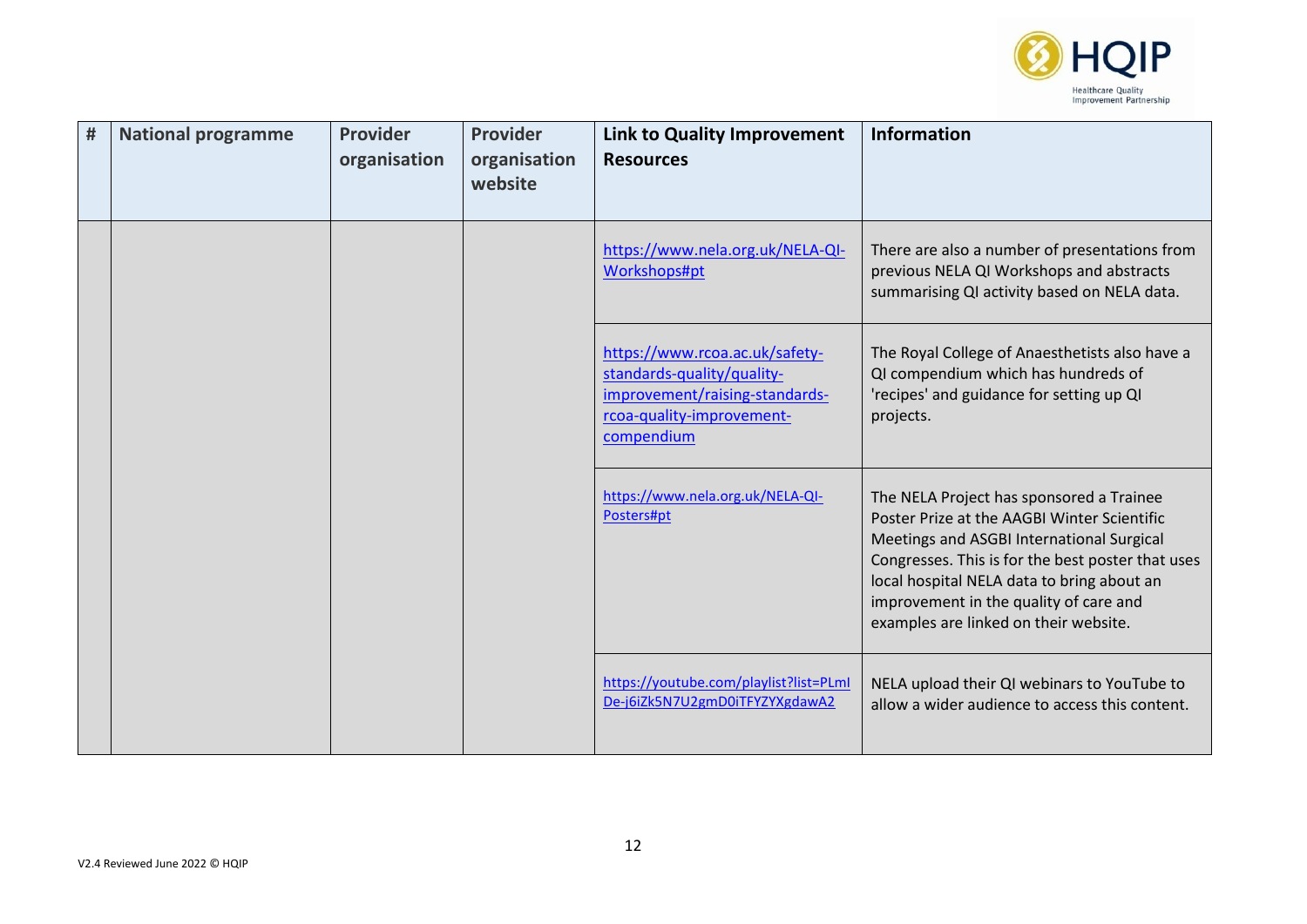

| #  | <b>National programme</b>                                                                                                               | <b>Provider</b><br>organisation                                                                        | <b>Provider</b><br>organisation<br>website | <b>Link to Quality Improvement</b><br><b>Resources</b>                                         | <b>Information</b>                                                                                                                                                                 |
|----|-----------------------------------------------------------------------------------------------------------------------------------------|--------------------------------------------------------------------------------------------------------|--------------------------------------------|------------------------------------------------------------------------------------------------|------------------------------------------------------------------------------------------------------------------------------------------------------------------------------------|
|    |                                                                                                                                         |                                                                                                        |                                            | https://data.nela.org.uk/Reports.aspx                                                          | Quarterly reports at both hospital and AHSN-<br>level are also available in the public domain,<br>which provide quarterly updates on NELA key<br>standards and can be used for QI. |
| 17 | <b>National Gastro-intestinal</b><br><b>Cancer Audit Programme</b><br>$(GICAP)$ –<br>National Oesophago-gastric<br>Cancer Audit (NOGCA) | Royal College of<br>Surgeons (with<br>project<br>management<br>subcontracted to<br>NHS Digital)        | www.nogca.org.<br>uk                       | » Quality Improvement Resources<br>(nogca.org.uk)                                              | Links to a number of external QI resources and<br>tools, as well as a number of relevant quality<br>improvement case studies.                                                      |
| 18 | <b>National Gastro-intestinal</b><br><b>Cancer Audit Programme</b><br>$(GICAP)$ –<br><b>National Bowel Cancer Audit</b><br>(NBOCA)      | Royal College of<br>Surgeons (with<br>project<br>management<br>subcontracted to<br><b>NHS Digital)</b> | www.nboca.org.<br>uk                       | <b>Quality Improvement Resources -</b><br><b>National Bowel Cancer Audit</b><br>(nboca.org.uk) | Links to a number of external QI resources and<br>tools.<br>The NBOCA QI plan will be launched in Sep<br>2021.                                                                     |
| 19 | <b>National Lung Cancer Audit</b><br><b>Programme (NLCA)</b>                                                                            | Royal College of<br>Physicians (RCP)                                                                   | https://nlca.azu<br>rewebsites.net/        | https://nlca.rcp.ac.uk/Trusts                                                                  | The NLCA audit has an open access dashboard<br>where you can see results by individual trust.                                                                                      |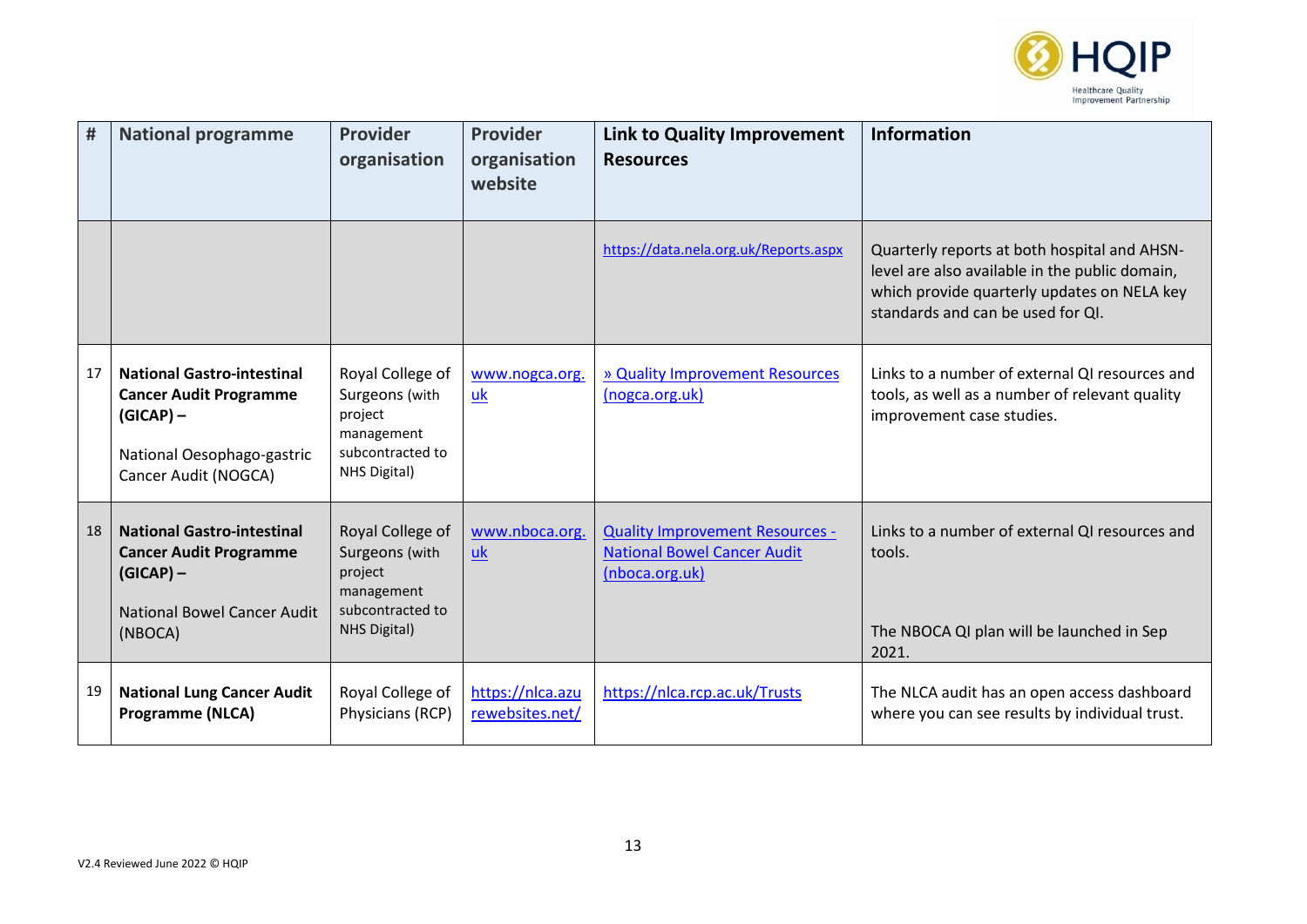

| $\pmb{\sharp}$ | <b>National programme</b>                                                                                                    | <b>Provider</b><br>organisation                  | <b>Provider</b><br>organisation<br>website | <b>Link to Quality Improvement</b><br><b>Resources</b>                           | <b>Information</b>                                                                                                                                                                                                  |
|----------------|------------------------------------------------------------------------------------------------------------------------------|--------------------------------------------------|--------------------------------------------|----------------------------------------------------------------------------------|---------------------------------------------------------------------------------------------------------------------------------------------------------------------------------------------------------------------|
|                |                                                                                                                              |                                                  |                                            | https://nlca.rcp.ac.uk/Home/QI                                                   | This page has links to presentations from<br>previous QI workshops, and a report based on<br>improvement Collaboratives, which includes a<br>number of case studies of improvement<br>projects in lung cancer care. |
| 20             | Royal College of<br><b>National Maternity and</b><br><b>Perinatal Audit (NMPA)</b><br>Obstetricians<br>and<br>Gynaecologists | https://maternit<br>yaudit.org.uk/p<br>ages/home | Resources (maternityaudit.org.uk)          | This page has a video containing information<br>about interpreting funnel plots. |                                                                                                                                                                                                                     |
|                |                                                                                                                              |                                                  |                                            | https://maternityaudit.org.uk/Audit<br>/Charting/ClinicalByLocation              | This page shows open access charts where you<br>can compare performance by trust to National<br>averages.                                                                                                           |
|                |                                                                                                                              |                                                  |                                            | https://maternityaudit.org.uk/audit<br>/charting/OrganisationalCompariso<br>ns   | This page shows interactive Organisational<br>Survey results.                                                                                                                                                       |
|                |                                                                                                                              |                                                  |                                            | https://maternityaudit.org.uk/Audit<br>/Charting/ClinicalByMeasure               | This page shows Clinical Audit by Measure<br>results.                                                                                                                                                               |
|                |                                                                                                                              |                                                  |                                            | https://maternityaudit.org.uk/Audit<br>/Charting/ClinicalInteractive             | This page shows interactive Clinical Audit<br>Results tables.                                                                                                                                                       |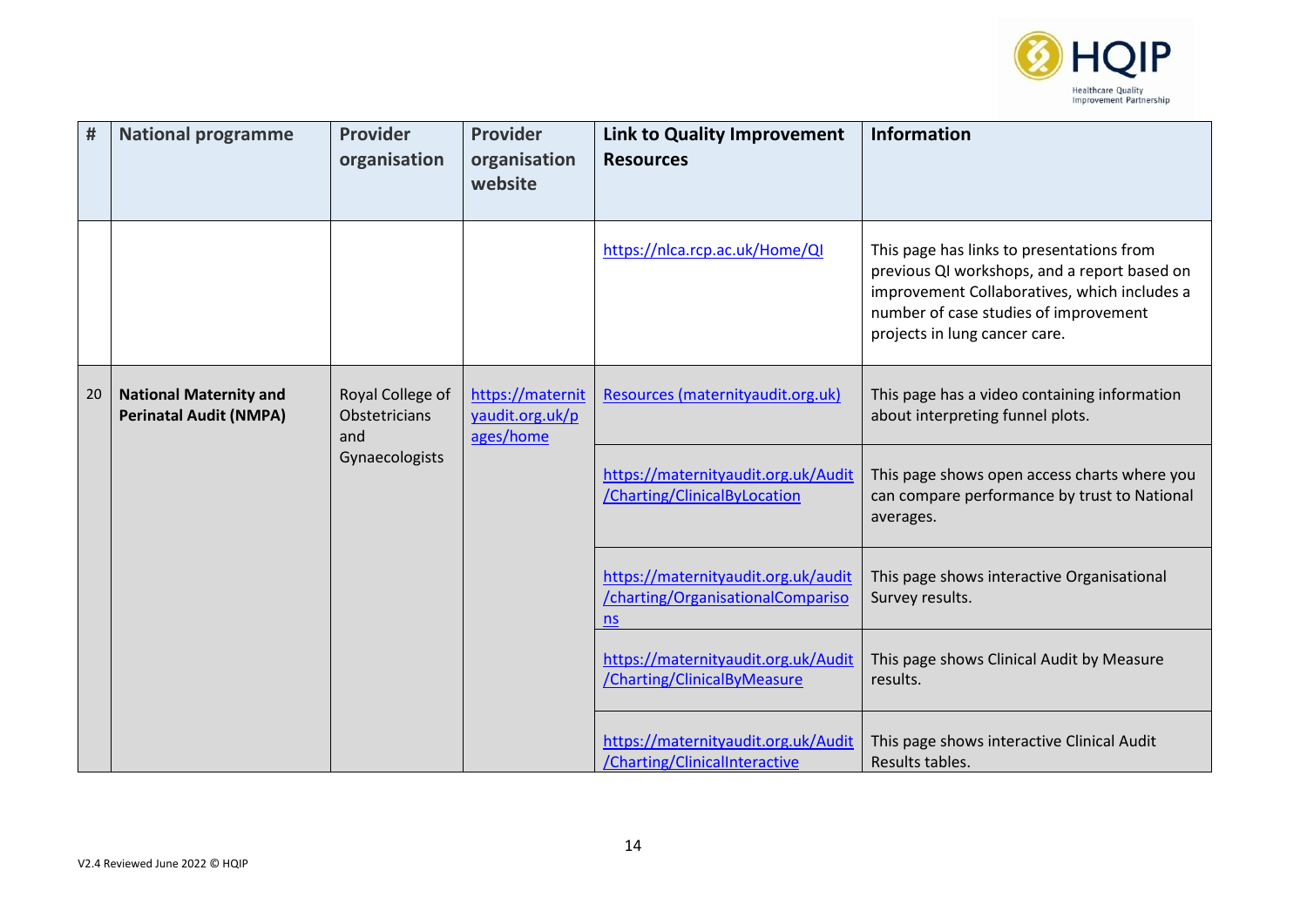

| #  | <b>National programme</b>                                  | <b>Provider</b><br>organisation                                       | <b>Provider</b><br>organisation<br>website                          | <b>Link to Quality Improvement</b><br><b>Resources</b>                       | <b>Information</b>                                                                                                                                            |
|----|------------------------------------------------------------|-----------------------------------------------------------------------|---------------------------------------------------------------------|------------------------------------------------------------------------------|---------------------------------------------------------------------------------------------------------------------------------------------------------------|
|    |                                                            |                                                                       |                                                                     |                                                                              |                                                                                                                                                               |
| 21 | <b>National Neonatal Audit</b><br><b>Programme (NNAP)</b>  | Royal College of<br>Paediatrics and<br>Child Health<br>(RCPCH)        | <b>NNAP Online</b><br>(rcpch.ac.uk)                                 | https://nnap.rcpch.ac.uk/unit-<br>data.aspx                                  | NNAP have open access charts where you can<br>compare individual unit performance to other<br>units and benchmark against networks and<br>national standards. |
|    |                                                            |                                                                       |                                                                     | QI Toolkits   British Association of<br><b>Perinatal Medicine (bapm.org)</b> | The BAPM have produced a number of toolkits<br>based on NNAP metrics. These toolkits guide<br>you through all stages of a Quality<br>Improvement project.     |
|    |                                                            |                                                                       |                                                                     | https://www.bapm.org/pages/104-<br>qi-toolkits                               | The BAPM also have a number of generic QI<br>made easy guides.                                                                                                |
|    |                                                            |                                                                       |                                                                     | https://gicentral.rcpch.ac.uk/                                               | The RCPCH's 'QI central' has a number of QI<br>resources, which include blogs, posters and<br>presentations of QI projects.                                   |
| 22 | <b>National Paediatric Diabetes</b><br><b>Audit (NPDA)</b> | Royal College of<br>Paediatrics and<br><b>Child Health</b><br>(RCPCH) | https://www.rc<br>pch.ac.uk/work-<br>we-do/quality-<br>improvement- | https://npda-<br>results.rcpch.ac.uk/unit-data.aspx                          | NPDA have open access charts where you can<br>compare individual unit performance to other<br>units and benchmark against networks and<br>national standards. |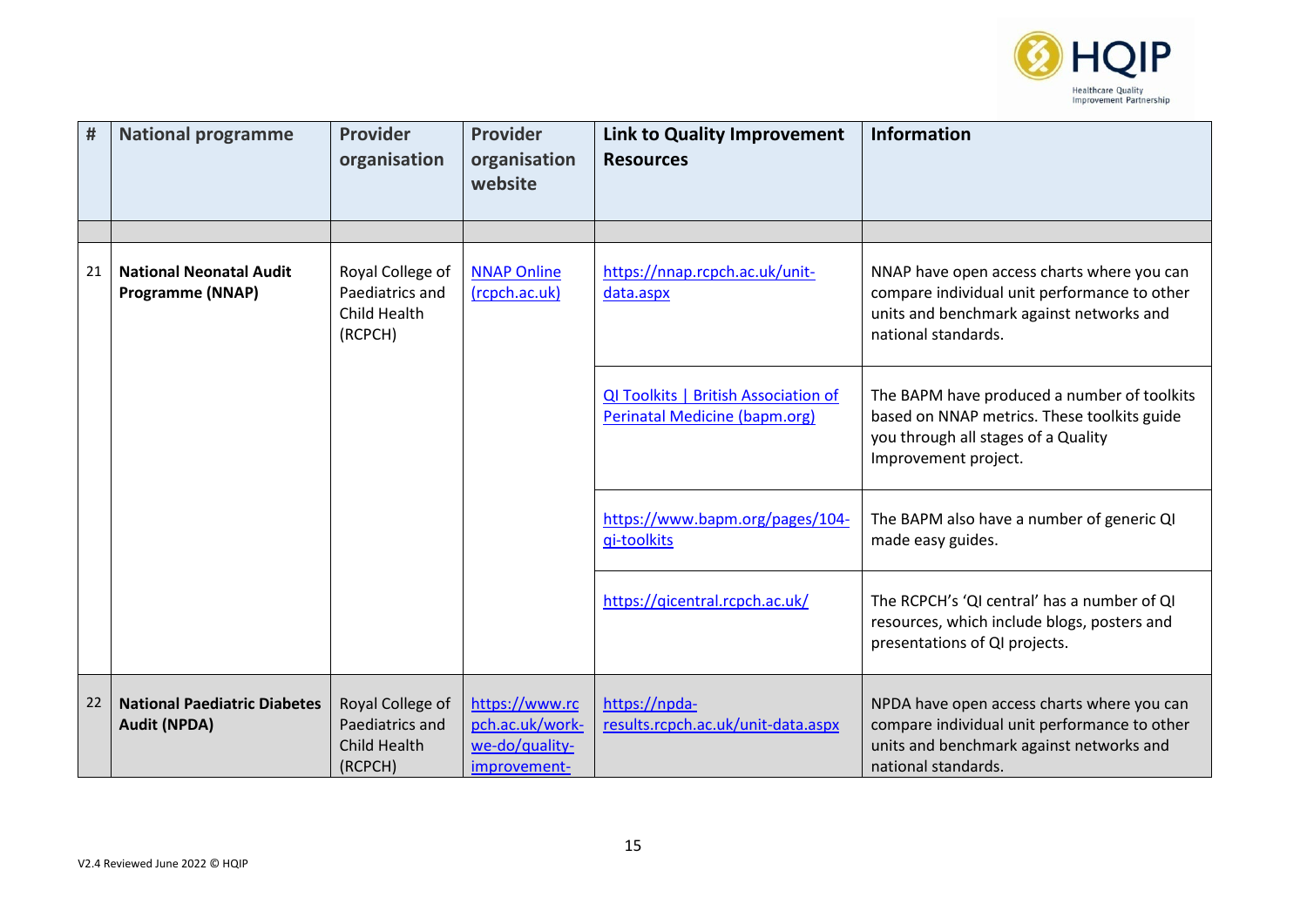

| # | <b>National programme</b> | <b>Provider</b><br>organisation | <b>Provider</b><br>organisation<br>website                    | Link to Quality Improvement<br><b>Resources</b>                                                                               | <b>Information</b>                                                                                                                                           |
|---|---------------------------|---------------------------------|---------------------------------------------------------------|-------------------------------------------------------------------------------------------------------------------------------|--------------------------------------------------------------------------------------------------------------------------------------------------------------|
|   |                           |                                 | patient-<br>safety/national-<br>paediatric-<br>diabetes-audit | https://www.rcpch.ac.uk/resources<br>/npda-national-conference-2020-<br>presentations                                         | This page has links to previous NPDA<br>conference resources and presentations,<br>including a number of case studies of QI<br>projects using the NPDA data. |
|   |                           |                                 |                                                               | https://www.youtube.com/playlist?<br>list=PLnZ0WSeOKq5xwt-<br>71MjA8oeDueBA7VU0V                                              | NPDA have videos of previous NPDA<br>conferences, with many QI case studies on<br>YouTube.                                                                   |
|   |                           |                                 |                                                               | https://www.rcpch.ac.uk/work-we-<br>do/quality-improvement-patient-<br>safety/diabetes-quality-<br>programme/qi-collaborative | The RCPCH run Diabetes QI Collaboratives. This<br>page includes information about these and<br>podcasts about QI projects and the<br>Collaboratives.         |
|   |                           |                                 |                                                               | https://qicentral.rcpch.ac.uk/                                                                                                | The RCPCH's 'QI central' has a number of QI<br>resources, which include blogs, posters and<br>presentations of QI projects.                                  |
|   |                           |                                 |                                                               | https://www.rcpch.ac.uk/sites/defa<br>ult/files/rcpch/NPDA-2018-19 unit-<br>level-report.xlsm                                 | The NPDA has unit level generators for reports<br>and posters for 2018-19, and PREMS reports<br>and posters for 2019.                                        |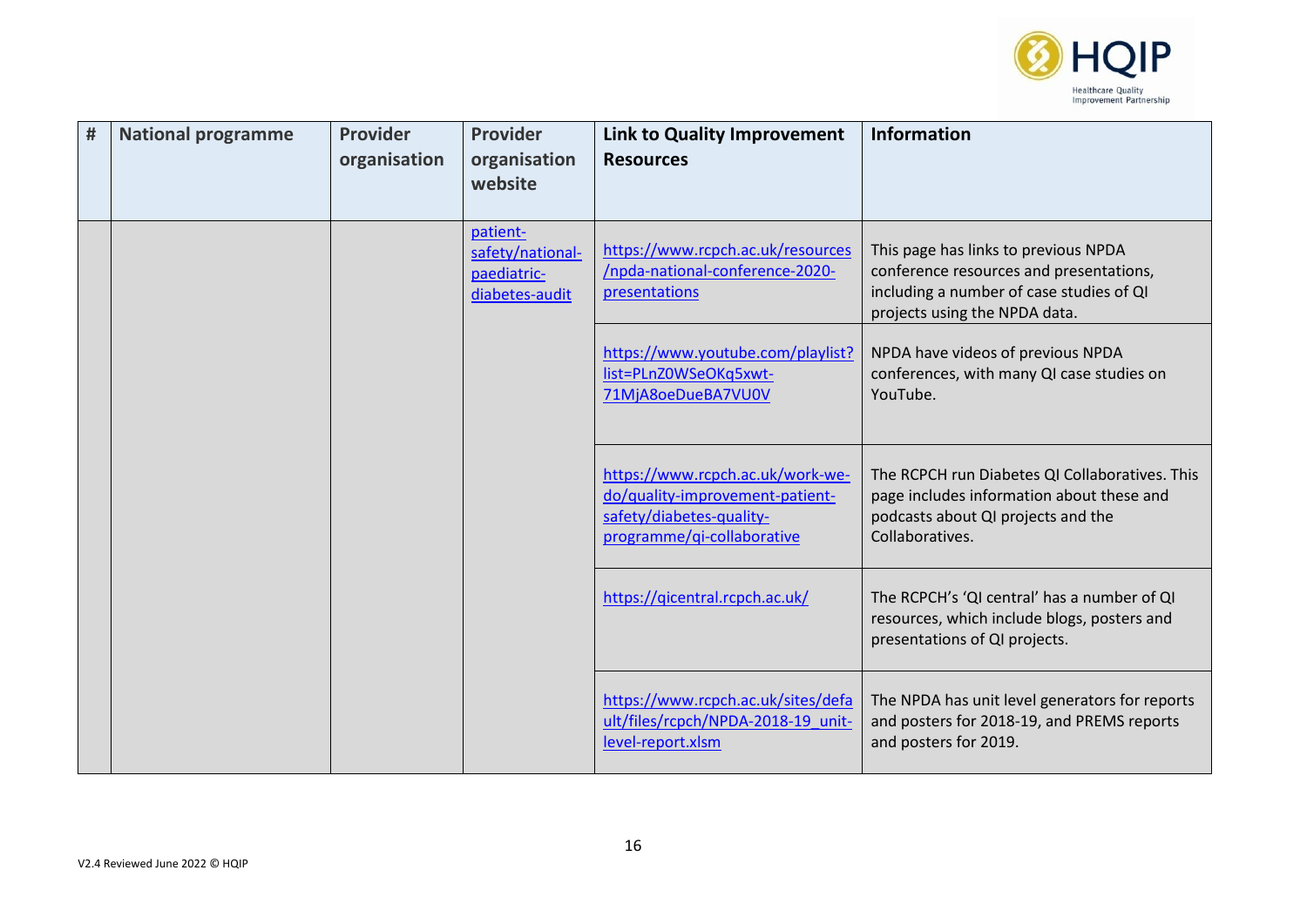

| #  | <b>National programme</b>                                          | <b>Provider</b><br>organisation            | <b>Provider</b><br>organisation<br>website | <b>Link to Quality Improvement</b><br><b>Resources</b>                                                                                                                                          | <b>Information</b>                                                                                                                                                              |
|----|--------------------------------------------------------------------|--------------------------------------------|--------------------------------------------|-------------------------------------------------------------------------------------------------------------------------------------------------------------------------------------------------|---------------------------------------------------------------------------------------------------------------------------------------------------------------------------------|
|    |                                                                    |                                            |                                            | https://www.rcpch.ac.uk/sites/defa<br>ult/files/rcpch/NPDA-2018-19 unit-<br>level-report.xlsm<br>https://www.rcpch.ac.uk/sites/defa<br>ult/files/rcpch/NPDA-PREM-<br>19 unit-level-reports.xlsm |                                                                                                                                                                                 |
|    |                                                                    |                                            |                                            | https://www.rcpch.ac.uk/sites/defa<br>ult/files/2020-03/final npda 2018-<br>19 slide_deckv2.ppt                                                                                                 | NPDA have also produced a presentation<br>template for the 2018-19 results for units to<br>use data to stimulate quality improvement<br>activity.                               |
| 23 | <b>National Prostate Cancer</b><br><b>Audit (NPCA)</b>             | Royal College of<br>Surgeons of<br>England | https://www.np<br>ca.org.uk/               | https://www.npca.org.uk/quality-<br>improvement/                                                                                                                                                | NPCA have a number of videos about QI<br>priorities and using the NPCA to support<br>improvement. There are also blog posts and<br>quality improvement case studies.            |
| 24 | <b>Paediatric Intensive Care</b><br><b>Audit Network (PICANet)</b> | Universities of<br>Leeds and<br>Leicester  | https://www.pic<br>anet.org.uk/            | https://laser-picanet.leeds.ac.uk/                                                                                                                                                              | Key performance data for units can be<br>visualised through an online dashboard by<br>registered users; please contact your local<br>department for more information. Access to |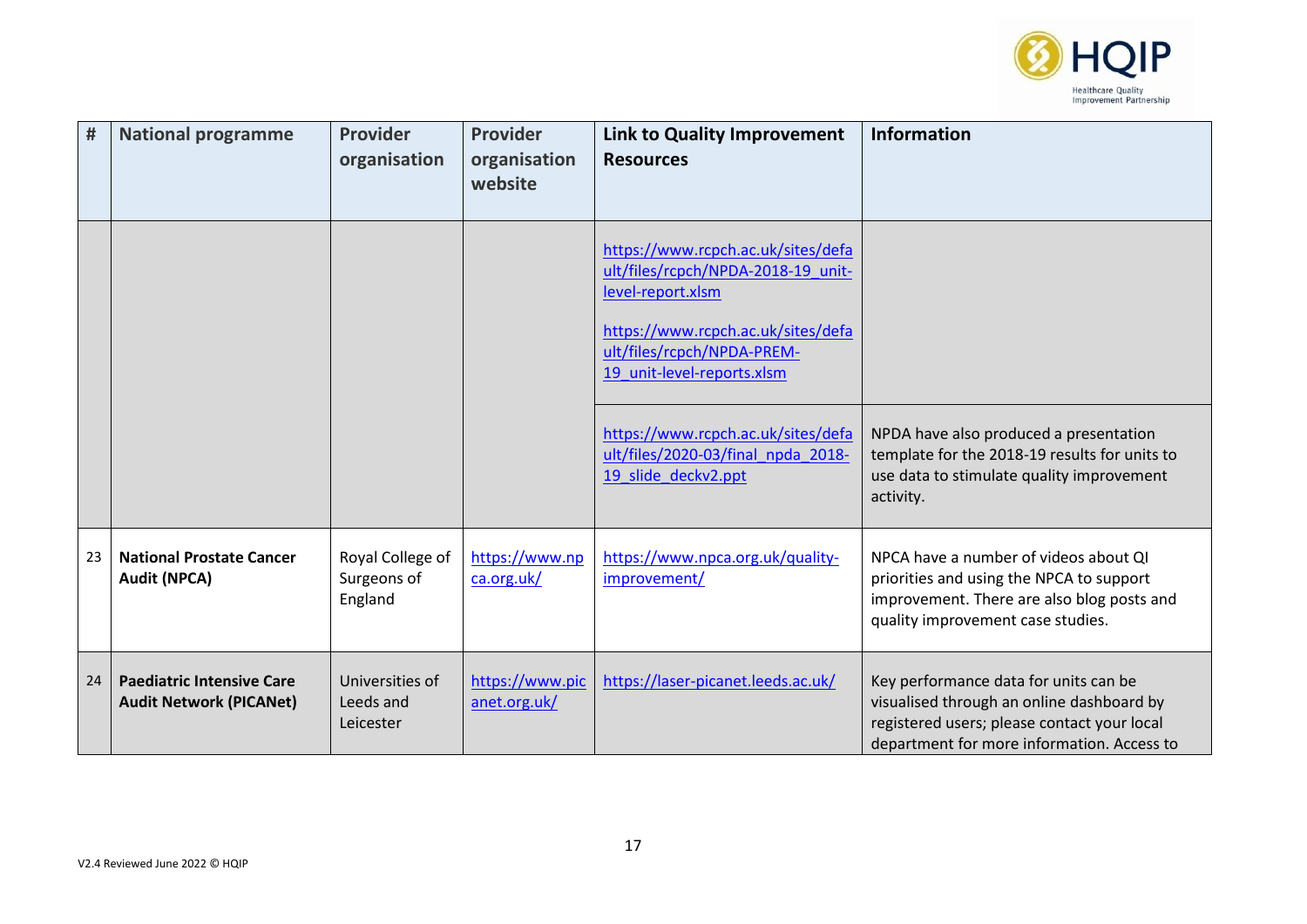

| #  | <b>National programme</b>                                         | <b>Provider</b><br>organisation | <b>Provider</b><br>organisation<br>website | <b>Link to Quality Improvement</b><br><b>Resources</b>                                                                                                                                                                         | <b>Information</b>                                                                                                                                                                                                |
|----|-------------------------------------------------------------------|---------------------------------|--------------------------------------------|--------------------------------------------------------------------------------------------------------------------------------------------------------------------------------------------------------------------------------|-------------------------------------------------------------------------------------------------------------------------------------------------------------------------------------------------------------------|
|    |                                                                   |                                 |                                            |                                                                                                                                                                                                                                | the PICANet web database is granted only to<br>pre-approved IP addresses and ranges                                                                                                                               |
| 25 | <b>Sentinel Stroke National</b><br><b>Audit Programme (SSNAP)</b> | King's College<br>London        | https://www.str<br>okeaudit.org/           | https://www.strokeaudit.org/Qualit<br>y-Improvement/What-resources-<br>can-I-use.aspx                                                                                                                                          | This encompasses a number of SSNAP tools and<br>external links to other generic QI resources.<br>SSNAP registration is required to use most of<br>the tools.                                                      |
|    |                                                                   |                                 |                                            | https://www.strokeaudit.org/Qualit<br>y-Improvement/Case-Studies.aspx                                                                                                                                                          | A number of case studies of previous QI<br>projects completed using the SSNAP data.                                                                                                                               |
|    |                                                                   |                                 |                                            | https://www.strokeaudit.org/Qualit<br>y-Improvement/Top-Tips.aspx<br>https://www.strokeaudit.org/qualit<br>yimprovement<br>https://www.strokeaudit.org/Qualit<br>y-Improvement/What-resources-<br>can-I-use/SSNAP-Reports.aspx | A bank of tips and advice from clinicians, QI<br>champions and SSNAP team members on how<br>to successfully implement a QI project. Some of<br>these tips are generalised advice, and some are<br>SSNAP specific. |